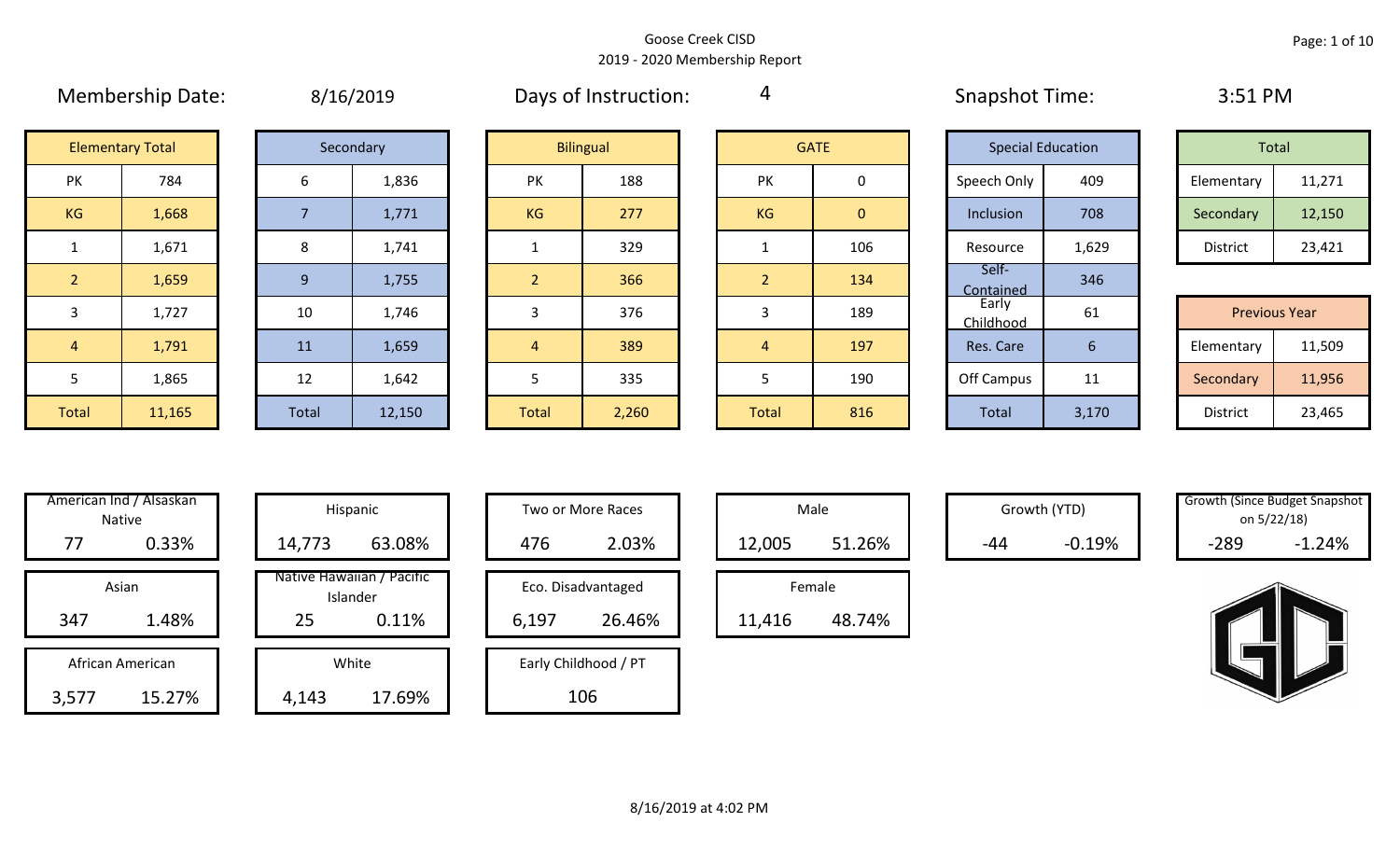|                 | 8/16/2019              | <b>PK</b>       |              | KG           |                |                |                | $\overline{2}$ |                |     |                | 4              |                |                | 5              |                         | Campus Totals  |                | Early        | Spec. | Total        | 18-19    | 19-20 |     |            |            |            |
|-----------------|------------------------|-----------------|--------------|--------------|----------------|----------------|----------------|----------------|----------------|-----|----------------|----------------|----------------|----------------|----------------|-------------------------|----------------|----------------|--------------|-------|--------------|----------|-------|-----|------------|------------|------------|
| Date            |                        | GenEd BilEd     |              | GenEd        | <b>BilEd</b>   | GenEd          | <b>BilEd</b>   | GenEd          | <b>BilEd</b>   |     | Total GenEd    | <b>BilEd</b>   | <b>Total</b>   | GenEd          | <b>BilEd</b>   | <b>Total</b>            | GenEd          | <b>BilEd</b>   | <b>Total</b> | GenEd | <b>BilEd</b> | Child    | Prog  |     |            | Projection | Capacity   |
|                 | Teachers               | 1               | 0            | 4            | 2              | 4              | $\overline{2}$ | 4              | $\mathbf{1}$   | 5   | 4              | $\overline{2}$ | 6              | 3              | $\overline{2}$ | 5                       |                | 1              | 5.           | 24    | 10           |          |       |     |            |            |            |
| Alamo           | Students               | 43              | 0            | 74           | 26             | 82             | 27             | 81             | 25             | 106 | 86             | 27             | 113            | 73             | 28             | 101                     | 86             | 24             | 110          | 525   | 157          | 0        | 41    | 723 | 743        | 730        | 850        |
|                 | <b>Available Seats</b> | 1               | 0            | 14           | 18             | 6              | 17             | 7              | $-3$           | 4   | $\overline{2}$ | 17             | 19             | $-7$           | 16             | 9                       | 14             | 1              | 15           |       |              |          |       |     |            |            |            |
|                 | Teachers               | 1               |              | 3            | $\overline{2}$ | $\overline{3}$ | $\overline{2}$ | 4              | $\overline{2}$ | 6   | 3              | $\overline{2}$ | 5              | $\overline{4}$ | 2              | 6                       | 3              | $\overline{2}$ | 5            | 21    | 13           |          |       |     |            |            |            |
| Ashbel<br>Smith | <b>Students</b>        | 29              | 21           | 73           | 27             | 63             | 31             | 70             | 31             | 101 | 67             | 28             | 95             | 71             | 39             | 110                     | 71             | 34             | 105          | 444   | 211          |          | 27    | 683 | 730        | 778        | 924        |
|                 | <b>Available Seats</b> | 15              | 23           | $-7$         | 17             | 3              | 13             | 18             | 13             | 31  | $-1$           | 16             | 15             | 17             | 5              | 22                      | $\overline{4}$ | 16             | 20           |       |              |          |       |     |            |            |            |
|                 | Teachers               | 1               | 1            | 4            | $\overline{2}$ | 4              | $\mathbf{1}$   | 3              | $\overline{2}$ | 5   | 5              | $\overline{2}$ | 7              | 4              | $\overline{2}$ | 6                       | 4              | $\overline{2}$ | 6            | 25    | 12           |          |       |     |            |            |            |
| Austin          | Students               | 28              | 15           | 70           | 27             | 75             | 24             | 64             | 37             | 101 | 104            | 37             | 141            | 81             | 37             | 118                     | 95             | 32             | 127          | 517   | 209          | 0        | 8     | 734 | 763        | 747        | 814        |
|                 | <b>Available Seats</b> | 16              | 29           | 18           | 17             | 13             | $-2$           | $\overline{2}$ | $\overline{7}$ | 9   | 6              |                | 13             | $\overline{7}$ | $\overline{7}$ | 14                      | 5              | 18             | 23           |       |              |          |       |     |            |            |            |
|                 | Teachers               | $\mathbf{1}$    | 1            | 5            | $\mathbf{1}$   | 5              | $\mathbf{1}$   | 4              | $\overline{2}$ | 6   | 6              |                | $\overline{7}$ | 6              | 1              | $\overline{7}$          | 5              | 1              | 32<br>6      | 8     |              |          |       |     |            |            |            |
| <b>Banuelos</b> | Students               | 49              | 19           | 109          | 25             | 98             | 16             | 91             | 28             | 119 | 115            | 22             | 137            | 114            | 24             | 138                     | 127            | 16             | 143          |       |              | 0        | 10    | 863 | 865        | 881        | 850        |
|                 | <b>Available Seats</b> | $-5$            | 25           | $\mathbf{1}$ | $-3$           | 12             | 6              | -3             | 16             | 13  | 17             | 0              | 17             | 18             | $-2$           | 16                      | $-2$           | 9              | 7            | 703   | 150          |          |       |     |            |            |            |
|                 | Teachers               | 1               | $\mathbf{1}$ | 4            | 1              | 5              | 1              | 5              | $\overline{2}$ | 7   | 5              | $\overline{2}$ | $\overline{7}$ | 6              | -1             | $\overline{\mathbf{z}}$ | 5              | 1              | 6            | 31    | 9            |          |       |     | 823        | 852<br>712 | 880<br>836 |
| Bowie           | Students               | 53              | 16           | 102          | 21             | 82             | 17             | 102            | 24             | 126 | 99             | 27             | 126            | 118            | 19             | 137                     | 103            | 25             | 128          |       | 0<br>149     |          | 19    | 827 |            |            |            |
|                 | <b>Available Seats</b> | -9              | 28           | $-14$        | 1              | 28             | 5              | 8              | 20             | 28  | 11             | 17             | 28             | 14             | 3              | 17                      | 22             | 0              | 22           | 659   |              |          |       |     |            |            |            |
|                 | Teachers               | $\mathbf{1}$    | $\mathbf{1}$ | 4            | $\overline{2}$ | $\overline{4}$ | $\mathbf{1}$   | 4              | $\overline{2}$ | 6   | 4              |                | 5              | 4              | 2              | 6                       | $\overline{4}$ | $\mathbf{1}$   | 5            | 25    | 10           |          |       |     |            |            |            |
| Carver          | <b>Students</b>        | 44              | 7            | 67           | 41             | 79             | 21             | 81             | 23             | 104 | 64             | 23             | 87             | 80             | 33             | 113                     | 85             | 29             | 114          |       |              | $\Omega$ | 16    | 693 | 664        |            |            |
|                 | <b>Available Seats</b> | $\mathbf 0$     | 37           | 21           | $\overline{3}$ | 9              | $\mathbf{1}$   | 7              | 21             | 4   | 24             | $-1$           | 23             | 8              | 11             | 19                      | 15             | $-4$           | 11           | 500   | 177          |          |       |     |            |            |            |
|                 | Teachers               | 1               | 0            | 5            | 0              | 5              | 0              | 5              | 0              | 5   | 6              | 0              | 6              | 6              | 0              | 6                       | 5              | $\mathbf 0$    | 5            | 33    | 0            |          |       |     |            |            |            |
| Clark           | Students               | 30              | 1            | 107          | 0              | 101            | 0              | 89             | 1              | 90  | 115            | $\overline{2}$ | 117            | 121            | $\mathbf{1}$   | 122                     | 111            | $\mathbf 0$    | 111          | 674   | 5            | 3        | 28    | 710 | 686        | 670        | 850        |
|                 | <b>Available Seats</b> | 14              | -1           | 3            | 0              | 9              | 0              | 21             | $-1$           | 20  | 17             | $-2$           | 15             | 11             | $-1$           | 10                      | 14             | 0              | 14           |       |              |          |       |     |            |            |            |
|                 | Teachers               | $\mathbf{0}$    | 1            | 4            | $\overline{2}$ | 5              | $\overline{2}$ | 4              | $\mathbf{1}$   | 5   | 4              |                | 5              | 5              | $\mathbf{1}$   | 6                       | 4              | 1              | 5.           | 26    | 9            |          |       |     |            |            |            |
| Crockett        | Students               | 10              | 34           | 59           | 28             | 92             | 27             | 77             | 16             | 93  | 77             | 23             | 100            | 103            | 16             | 119                     | 103            | 11             | 114          | 521   | 155          | 0        | 16    | 692 | 730        | 671        | 638        |
|                 | <b>Available Seats</b> | $-10$           | 10           | 29           | 16             | 18             | 17             | 11             | 6              | 17  | 11             | $-1$           | 10             | $\overline{7}$ | 6              | 13                      | $-3$           | 14             | <b>11</b>    |       |              |          |       |     |            |            |            |
|                 | Teachers               | 1.5             | 0.5          | 4            | 1              | 5              | $\overline{2}$ | 4              | 1              | 5   | 5              | 1              | 6              | 4              | -1             | 5.                      | 3              | 1              | 4            | 26.5  | 7.5          | 0        |       |     |            |            | 924        |
| <b>DeZavala</b> | Students               | 36              | 9            | 85           | 18             | 90             | 19             | 75             | 25             | 100 | 88             | 21             | 109            | 74             | 16             | 90                      | 87             | 5              | 92           | 535   |              |          | 1     | 649 | 797<br>734 |            |            |
|                 | <b>Available Seats</b> | 30 <sub>o</sub> | 13           | 3            |                | 20             | 25             | 13             | $-3$           | 10  | 22             |                | 23             | 14             | 6              | 20                      | $-12$          | 20             | 8            |       | 113          |          |       |     |            |            |            |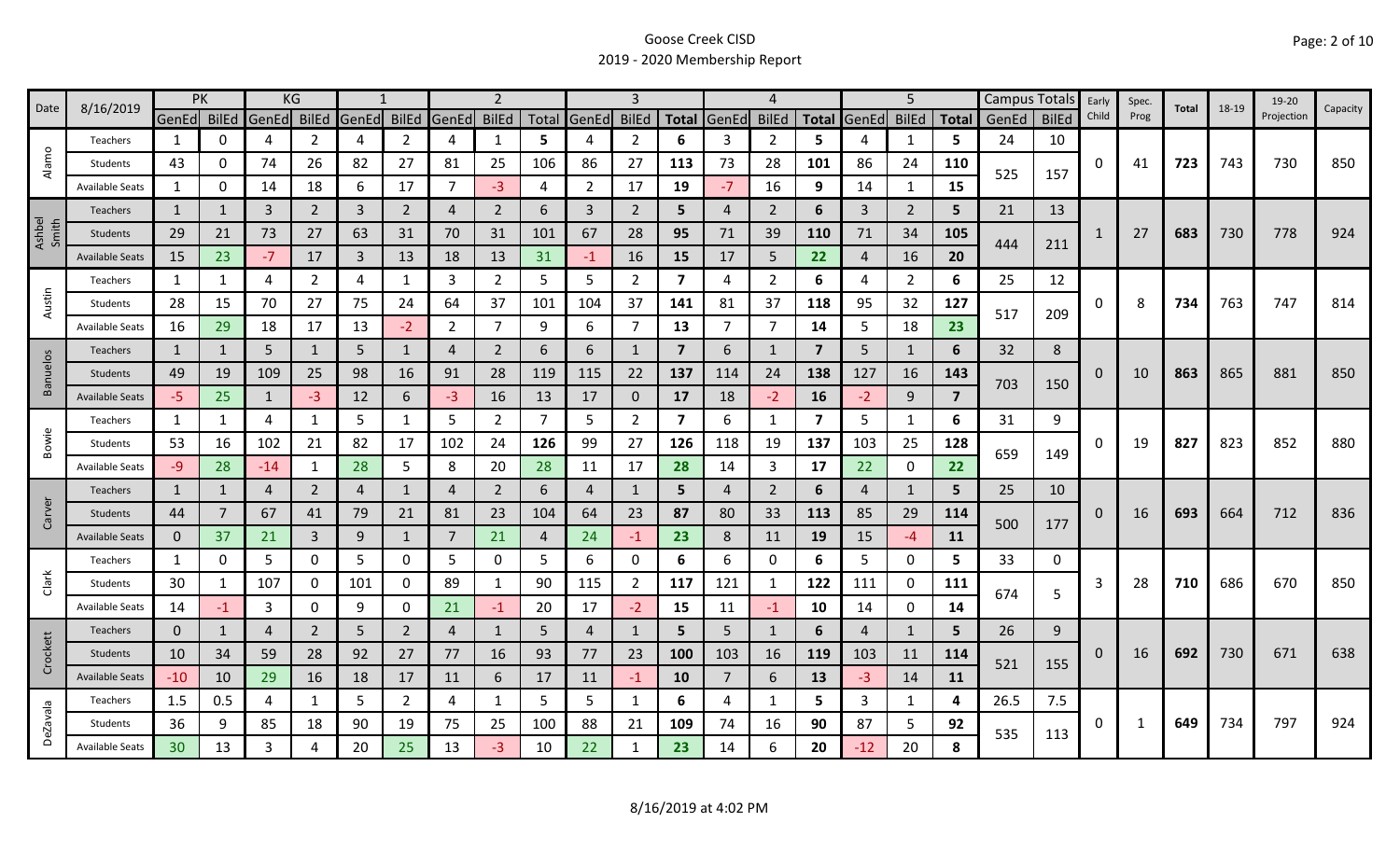| Date               | 8/16/2019              |                | PK  |                         | ΚG             |       |                |                |                |      |                |                |      |             |                |                |                   | 5              |              | Campus Totals |                | Early          | Spec.    | Total         | 18-19 | 19-20      | Capacity |
|--------------------|------------------------|----------------|-----|-------------------------|----------------|-------|----------------|----------------|----------------|------|----------------|----------------|------|-------------|----------------|----------------|-------------------|----------------|--------------|---------------|----------------|----------------|----------|---------------|-------|------------|----------|
|                    |                        |                |     | GenEd BilEd GenEd BilEd |                | GenEd |                | BilEd GenEd    | <b>BilEd</b>   |      | Total GenEd    | <b>BilEd</b>   |      | Total GenEd | <b>BilEd</b>   |                | Total GenEd BilEd |                | <b>Total</b> | GenEd         | <b>BilEd</b>   | Child          | Prog     |               |       | Projection |          |
|                    | <b>Teachers</b>        | 1.5            | 0.5 | 4                       | 2              | 4     | 2              | 3              | 1              |      | 4              | 2              | 6    | 4           | 1              | 5.             | 4                 | 1              | 5            | 24.5          | 9.5            |                |          |               |       |            |          |
| arlem              | <b>Students</b>        | 41             | 15  | 74                      | 44             | 75    | 22             | 61             | 18             | 79   | 85             | 22             | 107  | 79          | 24             | 103            | 68                | 28             | 96           | 483           | 173            | $\overline{2}$ | 17       | 675           | 653   | 657        | 814      |
| I                  | <b>Available Seats</b> | 25             |     | 14                      | 0              | 13    | 22             | 5              | $\overline{4}$ | 9    | $\overline{3}$ | 22             | 25   | 9           | $-2$           | $\overline{7}$ | 32                | $-3$           | 29           |               |                |                |          |               |       |            |          |
| ш                  | Teachers               |                |     |                         |                |       |                |                | 2              | 9    | $\overline{7}$ | 2              | 9    |             | 2              | 9              | 8                 | $\overline{2}$ | 10           | 29            | 8              |                |          |               |       |            |          |
| Highlands          | Students               |                |     |                         |                |       |                | 158            | 37             | 195  | 145            | 40             | 185  | 139         | 43             | 182            | 181               | 45             | 226          | 623           | 165            | 0              | 10       | 798           | 823   | 816        | 814      |
|                    | Available Seats        |                |     |                         |                |       |                | $-4$           | $\overline{7}$ | 3    | 9              |                | 13   | 15          |                | 16             | 19                | 5              | 24           |               |                |                |          |               |       |            |          |
|                    | Teachers               | $\overline{2}$ |     | 8                       | $\overline{2}$ | 8     | $\overline{2}$ |                |                |      |                |                |      |             |                |                |                   |                |              | 18            | 5              |                |          |               |       |            |          |
| Hopper             | Students               | 93             | 20  | 143                     | 29             | 154   | 35             |                |                |      |                |                |      |             |                |                |                   |                |              | 390           | 84             |                | 12       | 487           | 485   | 518        | 462      |
|                    | <b>Available Seats</b> | $-5$           | 24  | 33                      | 15             | 22    | 9              |                |                |      |                |                |      |             |                |                |                   |                |              |               |                |                |          |               |       |            |          |
|                    | <b>Teachers</b>        | 1              |     | 4                       | 1              | 4     | $\overline{2}$ | 4              | $\overline{2}$ | 6    | $\overline{3}$ | $\overline{2}$ | 5    | 3           | $\overline{2}$ | 5              | 4                 | $\mathbf{1}$   | 5            | 23            | 11             |                |          |               |       |            |          |
| Lamar              | Students               | 31             | 12  | 80                      | 24             | 87    | 26             | 82             | 29             | 111  | 57             | 32             | 89   | 68          | 31             | 99             | 80                | 21             | 101          |               |                | 0              | q        | 669           | 665   | 700        | 858      |
|                    | Available Seat         | 13             | 32  | 8                       | $-2$           |       | 18             | 6              | 15             | 21   | 9              | 12             | 21   | -2.         | 13             | 11             | 20                | 4              | 24           | 485           | 175            |                |          |               |       |            |          |
|                    | <b>Teachers</b>        | 0.5            | 0.5 | 3                       | 1              | 2     | $\mathbf{1}$   | $\overline{2}$ | $\overline{2}$ | 4    | $\overline{2}$ | 2              | 4    | 2           | $\overline{2}$ | 4              | 2                 | $\mathbf{1}$   | 3            | 13.5          | 9.5            |                |          |               |       |            |          |
| Jacinto            | <b>Students</b>        | 22             | 9   | 42                      | 15             | 37    | 18             | 45             | 25             | 70   | 43             | 29             | 72   | 40          | 26             | 66             | 52                | 25             | 77           |               |                | 0              | $\Omega$ | 428           | 427   | 480        | 528      |
| San                | <b>Available Seats</b> | $\mathbf 0$    | 13  | 24                      | 7              | 7     | 4              | $-1$           | 19             | 18   | $\mathbf{1}$   | 15             | 16   | 4           | 18             | 22             | $-2$              | $\mathbf 0$    | $-2$         | 281           | 147            |                |          |               |       |            |          |
|                    | Teachers               | 1.5            | 0.5 | 5                       |                | 6     | -1             | 4              | $\overline{2}$ | 6    | 5.             |                | 6    | 5.          |                | 6              | 6                 | 1              | 7            | 32.5          | 7.5            |                |          |               |       |            |          |
| Travis             | Students               | 45             | 10  | 119                     | 16             | 117   | 21             | 109            | 25             | 134  | 95             | 25             | 120  | 118         | 12             | 130            | 128               | 21             | 149          |               |                | 0              |          | 866           | 873   | 840        | 880      |
|                    | Available Seats        | 21             | 12  | -9                      | 6              | 15    |                | $-21$          | 19             | $-2$ | 15             | -3             | 12   | -8          | 10             | $\overline{2}$ | 22                | 4              | 26           | 731           | 130            |                |          |               |       |            |          |
|                    | Teachers               | $\mathbf{1}$   | 0   | 5                       | 1              | 5     |                | 5              | $\mathbf{1}$   | 6    | 5              |                | 6    | 5.          | $\overline{2}$ | $\overline{7}$ | 6                 | $\mathbf{1}$   | 7            | 32            | $\overline{7}$ |                |          |               |       |            |          |
| Victoria<br>Walker | Students               | 42             | 0   | 80                      | 17             | 84    | 21             | 87             | 20             | 107  | 88             | 13             | 101  | 98          | 23             | 121            | 124               | 10             | 134          | 603           |                | 32             | 25       | 764           | 845   | 822        | 924      |
|                    | <b>Available Seats</b> | $\overline{2}$ | 0   | 30                      | 5              | 26    | 1              | 23             | $\overline{2}$ | 25   | 22             | 9              | 31   | 12          | 21             | 33             | 26                | 15             | 41           |               | 104            |                |          |               |       |            |          |
|                    | Teachers               | 16             | 10  | 66                      | 21             | 69    | 21             | 62             | 23             | 85   | 68             | 22             | 90   | 68          | 22             | 90             | 67                | 17             | 84           | 416           | 136            | 39             | 244      |               |       | 11,671     | 12,846   |
| Total              | Students               | 596            | 188 | 1284                    | 358            | 1316  | 325            | 1272           | 364            | 1636 | 1328           | 371            | 1699 | 1377        | 372            | 1749           | 1501              | 326            | 1827         | 8,674         | 2304           |                |          | 11,261 11,509 |       |            |          |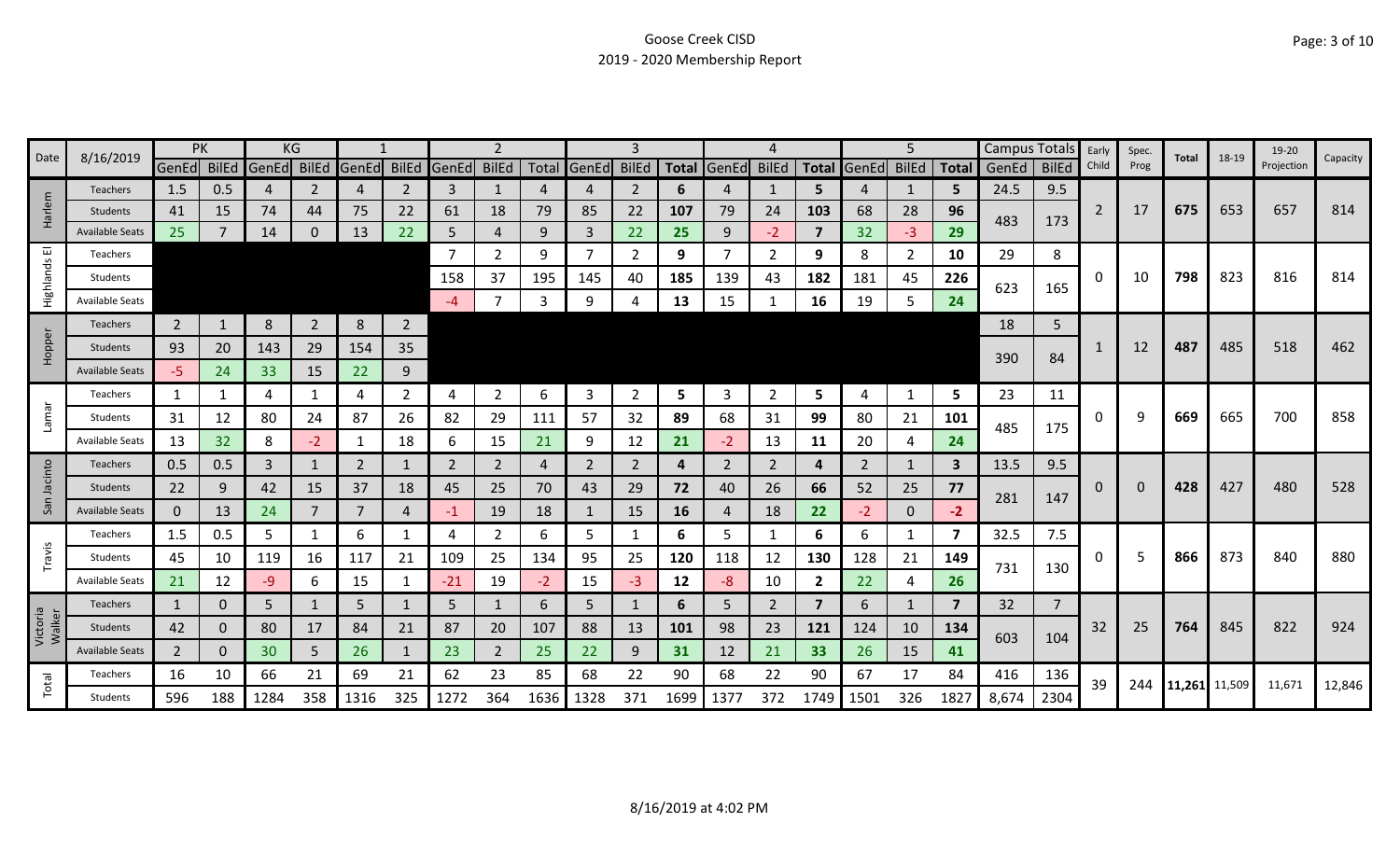| Page: 4 of 10 |  |
|---------------|--|
|---------------|--|

|              | $6\phantom{1}$<br>Campus | $\overline{\mathbf{z}}$ | 8               | 9            | 10           | 11               | 12                  |                   | <b>Campus Totals</b> |                                       |                 |
|--------------|--------------------------|-------------------------|-----------------|--------------|--------------|------------------|---------------------|-------------------|----------------------|---------------------------------------|-----------------|
|              |                          |                         |                 |              |              |                  |                     | <b>Enrollment</b> |                      | Core Ratio   18-19   19-20 Projection | <b>Capacity</b> |
| <b>BJS</b>   | 355                      | 287                     | 319             |              |              |                  |                     | 961               | 936                  | 932                                   | 975             |
| CBJ          | 331                      | 359                     | 355             |              |              |                  |                     | 1,045             | 1,078                | 1,052                                 | 1,100           |
| GJS          | 395                      | 367                     | 369             |              |              |                  |                     | 1,131             | 1,111                | 1,069                                 | 1,125           |
| HMJ          | 338                      | 340                     | 324             |              |              |                  |                     | 1,002             | 972                  | 1,014                                 | 1,225           |
| <b>HJS</b>   | 417                      | 413                     | 367             |              |              |                  |                     | 1,197             | 1,182                | 1,156                                 | 1,225           |
| REL          |                          |                         |                 | 483          | 462          | 379              | 459                 | 1,783             | 1,679                | 1,597                                 | 2,319           |
| <b>RSS</b>   |                          |                         |                 | 512          | 549          | 515              | 516                 | 2,092             | 2,220                | 2,440                                 | 2,408           |
| GCM          |                          |                         |                 | 539          | 555          | 567              | 485                 | 2,146             | 2,089                | 2,226                                 | 1,800           |
| PHC          | $\mathsf 0$              | $\mathbf 0$             | $\mathbf 0$     | $\mathbf 0$  | $\mathbf 0$  | 24               | 83                  | 107               | 82                   | 35                                    |                 |
| Impact       |                          |                         |                 | 112          | 104          | 101              | 94                  | 411               | 405                  | 396                                   |                 |
| Point        | $\mathsf{O}\xspace$      | $\mathbf{3}$            | $7\overline{ }$ | $\mathbf{1}$ | $\mathbf{1}$ | $\boldsymbol{9}$ | 3 <sup>1</sup>      | 14                | 39                   | 40                                    |                 |
| <b>SCTHS</b> |                          |                         |                 | 108          | 72           | 62               | $\mathsf{O}\xspace$ | 242               | 163                  | 230                                   |                 |
| Total        | 1,836                    | 1,769                   | 1,741           | 1,755        | 1,743        | 1,657            | 1,640               | 12,131            | 11,956               | 12,187                                |                 |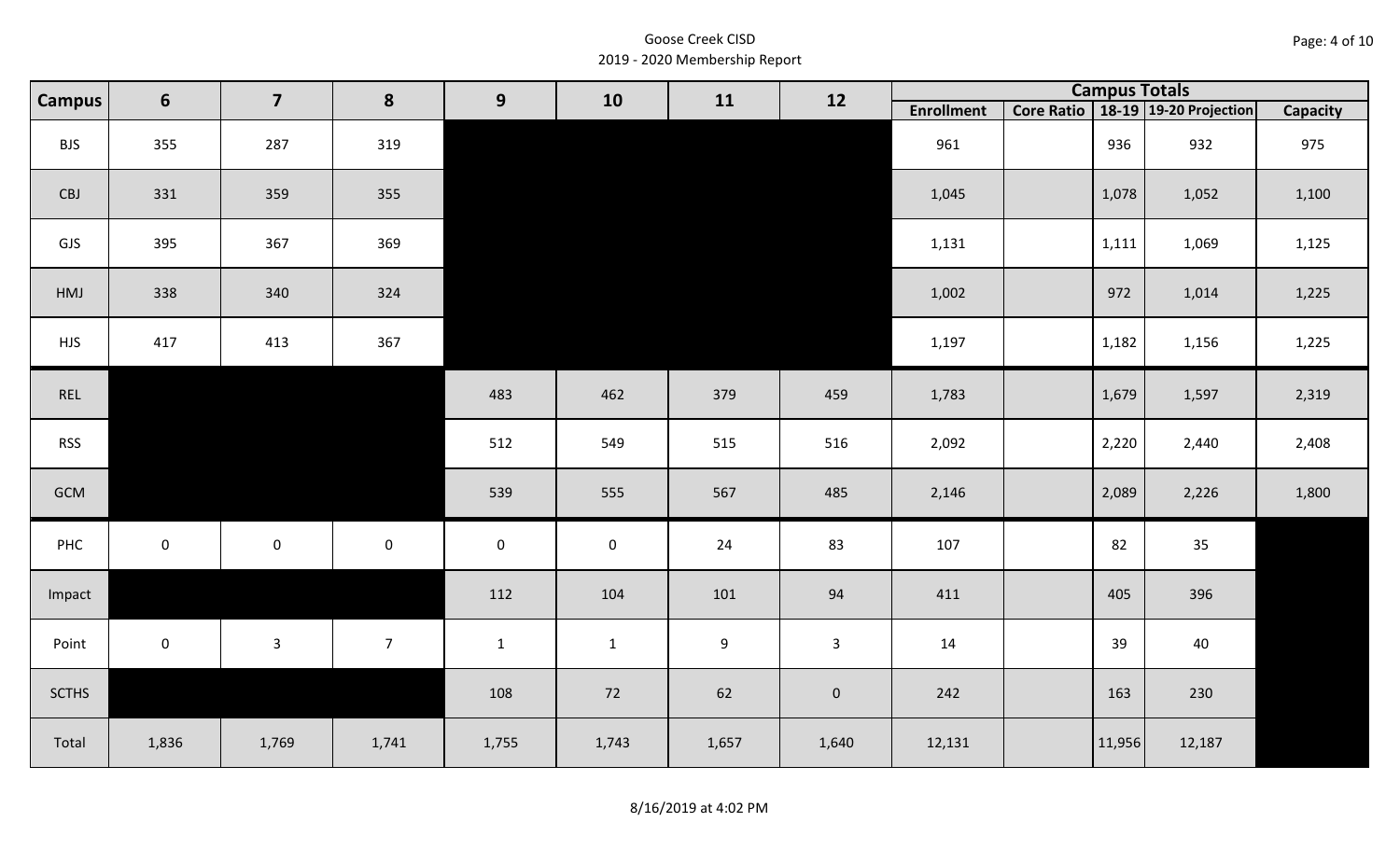|                     | Total               | No Code        | Speech Only    | Mainstream   | Self-Cont<br>50-60% | Self-Cont<br>$>60\%$ | <b>EC SpEd Program</b> | Homebound      |
|---------------------|---------------------|----------------|----------------|--------------|---------------------|----------------------|------------------------|----------------|
| Alamo               | $\overline{0}$      | $\mathbf{0}$   | $\mathbf{0}$   | $\pmb{0}$    | $\pmb{0}$           | $\pmb{0}$            | $\mathbf 0$            | $\mathbf 0$    |
| Ashbel Smith        | 19                  | $\mathbf{3}$   | $\mathsf 0$    | $\mathbf{1}$ | $\pmb{0}$           | $\pmb{0}$            | 15                     | $\pmb{0}$      |
| Austin              | $\mathbf 0$         | $\mathbf 0$    | $\mathbf 0$    | $\pmb{0}$    | $\pmb{0}$           | $\pmb{0}$            | $\pmb{0}$              | $\mathbf 0$    |
| <b>Banuelos</b>     | $\bf 8$             | $\overline{2}$ | $\pmb{0}$      | $\pmb{0}$    | $\pmb{0}$           | $\pmb{0}$            | $\boldsymbol{6}$       | $\pmb{0}$      |
| Bowie               | $6\phantom{1}$      | $\mathbf 0$    | $\mathbf{0}$   | $\mathbf 0$  | $\mathbf 0$         | $2^{\circ}$          | $\overline{4}$         | $\mathbf 0$    |
| Carver              | $\sqrt{6}$          | $\overline{2}$ | $\pmb{0}$      | $\pmb{0}$    | $\pmb{0}$           | $\mathbf{1}$         | $\mathbf{3}$           | $\pmb{0}$      |
| Clark               | 13                  | $\mathbf{0}$   | $\mathbf 0$    | $\pmb{0}$    | $1\,$               | $5\phantom{.0}$      | $\overline{5}$         | $\overline{2}$ |
| Crockett            | 5                   | $\mathsf 0$    | $\pmb{0}$      | $\pmb{0}$    | $\pmb{0}$           | $\mathbf{3}$         | $\overline{2}$         | $\pmb{0}$      |
| DeZavala            | $\mathbf 0$         | $\mathbf 0$    | $\mathbf 0$    | $\pmb{0}$    | $\pmb{0}$           | $\pmb{0}$            | $\pmb{0}$              | $\pmb{0}$      |
| Harlem              | $\overline{7}$      | $\pmb{0}$      | $\overline{2}$ | $\pmb{0}$    | $\pmb{0}$           | $\pmb{0}$            | 5                      | $\pmb{0}$      |
| <b>Highlands El</b> | $\mathbf 0$         | $\mathbf 0$    | $\mathbf 0$    | $\pmb{0}$    | $\pmb{0}$           | $\pmb{0}$            | $\pmb{0}$              | $\mathbf 0$    |
| Hopper              | $\overline{7}$      | $\mathbf{1}$   | $\mathbf{1}$   | $\pmb{0}$    | $\pmb{0}$           | $\pmb{0}$            | 5                      | $\pmb{0}$      |
| Lamar               | $\mathbf 0$         | $\mathbf 0$    | $\mathbf 0$    | $\pmb{0}$    | $\pmb{0}$           | $\pmb{0}$            | $\pmb{0}$              | $\pmb{0}$      |
| San Jacinto         | $\mathsf{O}\xspace$ | $\pmb{0}$      | $\pmb{0}$      | $\pmb{0}$    | $\pmb{0}$           | $\pmb{0}$            | $\pmb{0}$              | $\pmb{0}$      |
| Travis              | $\overline{2}$      | $1\,$          | $\mathbf 0$    | $\pmb{0}$    | $\pmb{0}$           | $\pmb{0}$            | $\mathbf{1}$           | $\mathbf 0$    |
| Victoria Walker     | 33                  | $\mathbf{1}$   | 32             | $\pmb{0}$    | $\pmb{0}$           | $\pmb{0}$            | $\pmb{0}$              | $\pmb{0}$      |
| District            | 106                 | 10             | 35             | $\mathbf 1$  | $\mathbf 1$         | 11                   | 46                     | $\overline{2}$ |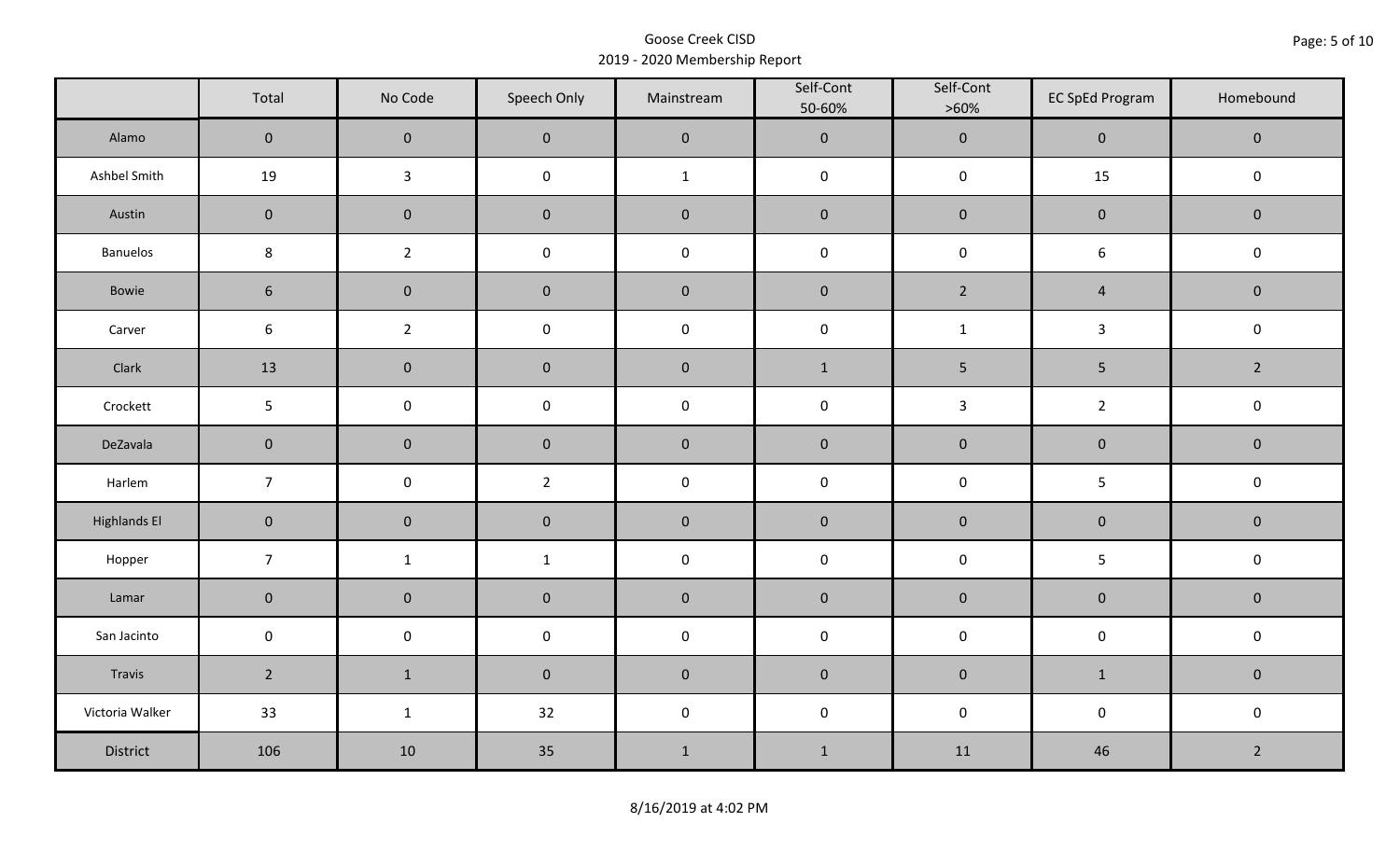| Date                                |                    | PK           |                    | KG           |                    | $\mathbf{1}$   |                    | $\overline{2}$ |                | $\overline{3}$  |              |                  | $\overline{4}$  |                |             | $\overline{5}$  |                |      | <b>Campus Totals</b> |                |
|-------------------------------------|--------------------|--------------|--------------------|--------------|--------------------|----------------|--------------------|----------------|----------------|-----------------|--------------|------------------|-----------------|----------------|-------------|-----------------|----------------|------|----------------------|----------------|
|                                     | Bilingual Bil Gate |              | Bilingual Bil Gate |              | Bilingual Bil Gate |                | Bilingual Bil Gate |                | Bilingual      | <b>Bil Gate</b> | <b>NAC</b>   | <b>Bilingual</b> | <b>Bil Gate</b> | <b>NAC</b>     | Bilingual   | <b>Bil Gate</b> | <b>NAC</b>     |      | Bilingual Bil Gate   | <b>NAC</b>     |
| Alamo                               | $\mathbf 0$        | $\mathbf 0$  | 26                 | $\mathbf 0$  | 26                 | $\mathbf{1}$   | 23                 | $2^{\circ}$    | 29             | $2^{\circ}$     | 3            | 38               | 5               | 15             | 29          | $\mathbf{3}$    | 8              | 171  | 13                   | 26             |
| Ashbel<br>Smith                     | 21                 | $\mathbf 0$  | 28                 | $\mathbf{0}$ | 31                 | $\mathbf{0}$   | 29                 | $\overline{2}$ | 26             | $\overline{2}$  | 15           | 37               | $\overline{3}$  | 8              | 34          | $\overline{0}$  | 26             | 206  | $\overline{7}$       | $\mathbf{0}$   |
| Austin                              | 15                 | $\mathbf 0$  | 27                 | $\mathbf 0$  | 21                 | $\overline{3}$ | 32                 | 6              | 34             | $\overline{3}$  | 8            | 36               | $\mathbf{1}$    | 26             | 32          | $\mathbf 0$     | $\mathbf 0$    | 197  | 13                   | $\mathbf 0$    |
| <b>Banuelos</b>                     | 19                 | $\mathbf{0}$ | 25                 | $\mathbf 0$  | 16                 | $\mathbf{0}$   | 24                 | $\overline{4}$ | 21             | $\mathbf{1}$    | 26           | 17               | $\overline{7}$  | $\overline{0}$ | 16          | $\overline{0}$  | $\overline{0}$ | 138  | 12                   | $\mathbf{0}$   |
| Bowie                               | 16                 | $\mathbf 0$  | 22                 | $\mathbf 0$  | 17                 | $\mathbf 0$    | 24                 | $\mathbf{0}$   | 25             | $2^{\circ}$     | $\mathsf{O}$ | 20               | $\mathbf 0$     | $\mathsf{O}$   | 25          | $\mathbf 0$     | $\mathbf 0$    | 149  | $\overline{2}$       | 0              |
| Carver                              | $\overline{7}$     | $\mathbf 0$  | $\overline{0}$     | $\mathbf{0}$ | 21                 | $\mathbf 0$    | 22                 | $\mathbf{1}$   | 21             | $2^{\circ}$     | $\mathbf{0}$ | 32               | $\mathbf{1}$    | $\overline{0}$ | 29          | $\overline{0}$  | $\overline{0}$ | 132  | $\overline{4}$       | $\overline{0}$ |
| Clark                               | $\mathbf{1}$       | $\mathbf 0$  | $\mathbf 0$        | $\mathbf 0$  | $\mathbf{1}$       | 0              | $\mathbf{1}$       | $\mathbf 0$    | $\overline{2}$ | $\mathbf 0$     | $\mathbf 0$  | $\mathbf{1}$     | $\mathsf 0$     | $\mathsf{O}$   | $\mathbf 0$ | $\mathbf{0}$    | $\mathbf 0$    | 6    | $\mathbf 0$          | 0              |
| Crockett                            | 34                 | $\mathbf{0}$ | 28                 | $\mathbf 0$  | 25                 | $\overline{3}$ | 12                 | $\overline{4}$ | 22             | $\mathbf{1}$    | $\mathbf 0$  | 15               | $\mathbf{1}$    | $\overline{0}$ | 11          | $\mathbf{0}$    | $\mathbf 0$    | 147  | 9                    | $\overline{0}$ |
| DeZavala                            | 9                  | $\mathbf 0$  | 18                 | $\mathbf 0$  | 18                 | $\mathbf{1}$   | 23                 | $2^{\circ}$    | 21             | $\mathbf 0$     | $\mathbf 0$  | 15               | $\mathbf{1}$    | $\mathbf 0$    | 5           | $\mathbf{0}$    | $\mathbf 0$    | 109  | 4                    | 0              |
| Harlem                              | 15                 | $\mathbf 0$  | $\overline{2}$     | $\mathbf 0$  | 22                 | $\mathbf 0$    | 15                 | $\overline{3}$ | 20             | $\overline{2}$  | $\mathbf 0$  | 24               | $\overline{0}$  | $\overline{0}$ | 26          | $2^{\circ}$     | $\mathbf{0}$   | 124  | $\overline{7}$       | $\overline{0}$ |
| Highlands<br>$\mathsf{E}\mathsf{I}$ |                    |              |                    |              |                    |                | 37                 | $\mathbf 0$    | 39             | $\mathbf{1}$    | $\mathbf 0$  | 42               | $\mathbf{1}$    | $\mathsf{O}$   | 46          | $\mathbf 0$     | $\mathbf 0$    | 164  | $\overline{2}$       | $\mathbf 0$    |
| Hopper                              | 20                 | $\mathbf 0$  | 29                 | $\mathbf 0$  | 34                 | $\mathbf{1}$   |                    |                |                |                 |              |                  |                 |                |             |                 |                | 83   | $\mathbf{1}$         | $\mathbf{0}$   |
| Lamar                               | 12                 | $\mathbf 0$  | 24                 | $\mathbf 0$  | 25                 | $\mathbf{1}$   | 25                 | $\overline{4}$ | 30             | $2^{\circ}$     | $\mathbf 0$  | 29               | $\overline{2}$  | $\mathbf 0$    | 19          | $2^{\circ}$     | $\mathbf 0$    | 164  | 11                   | $\mathbf 0$    |
| San Jacinto                         | 9                  | $\mathbf 0$  | 15                 | $\mathbf{0}$ | 16                 | $\overline{2}$ | 22                 | $\overline{3}$ | 28             | $\mathbf{1}$    | $\mathbf{0}$ | 25               | $\mathbf{1}$    | $\overline{0}$ | 25          | $\overline{0}$  | $\overline{0}$ | 140  | $\overline{7}$       | $\mathbf 0$    |
| Travis                              | 10                 | $\mathbf 0$  | 16                 | $\mathbf 0$  | 21                 | $\mathbf 0$    | 25                 | $\mathbf 0$    | 22             | $\mathbf{3}$    | $\mathbf 0$  | 11               | $\mathbf{1}$    | $\mathbf 0$    | 20          | $\mathbf{1}$    | $\mathbf 0$    | 125  | 5                    | 0              |
| Victoria<br>Walker                  | $\mathbf 0$        | $\mathbf{0}$ | 17                 | $\mathbf{0}$ | 20                 | $\overline{3}$ | 21                 | $\overline{0}$ | 12             | $2^{\circ}$     | $\mathbf{0}$ | 23               | $\overline{0}$  | $\overline{0}$ | 11          | $\overline{0}$  | $\overline{0}$ | 104  | 5                    | $\mathbf{0}$   |
| Total                               | 188                | $\mathbf 0$  | 277                | $\mathbf 0$  | 314                | 15             | 335                | 31             | 352            | 24              | 52           | 365              | 24              | 49             | 328         | 8               | 34             | 2159 | 102                  | 26             |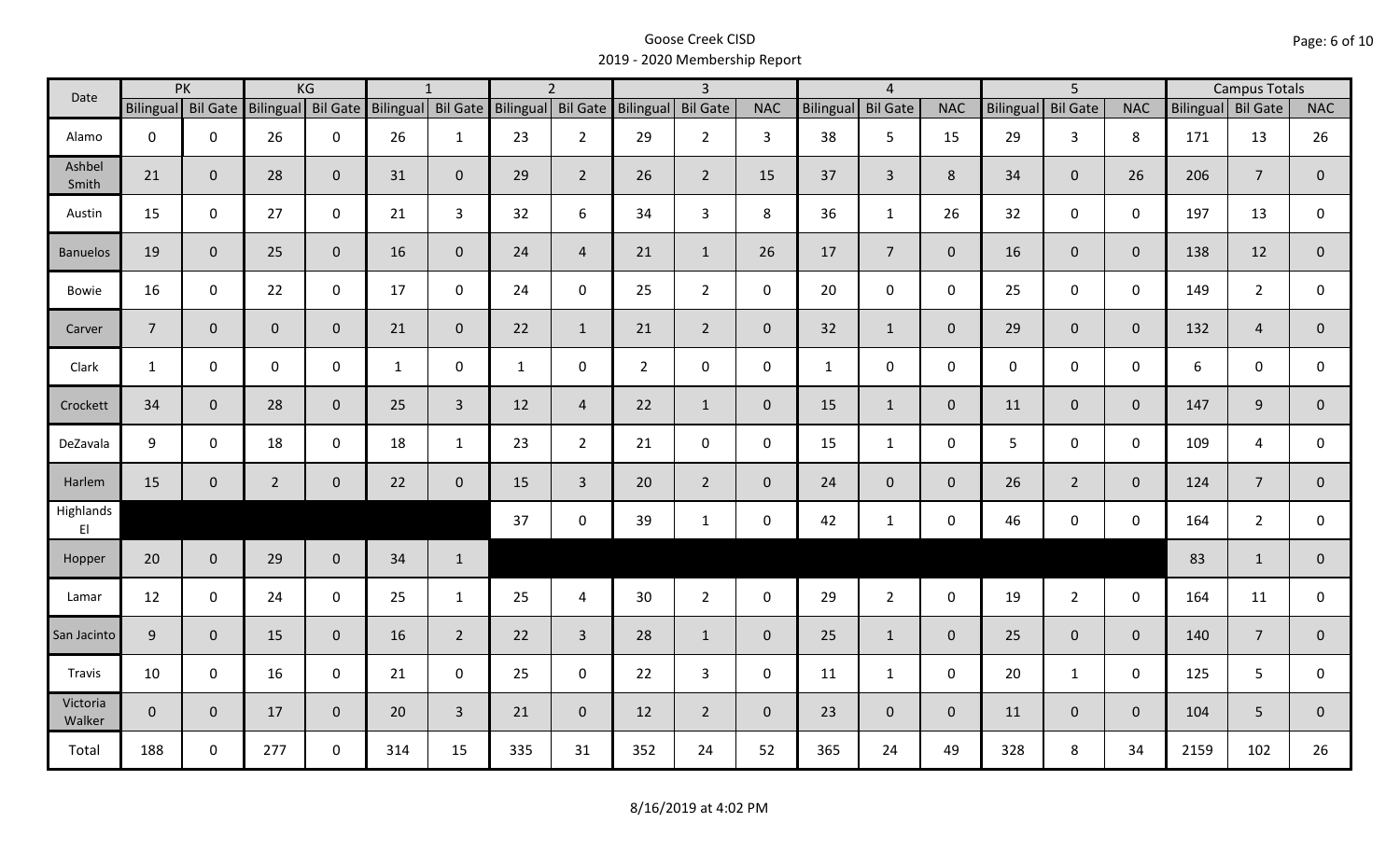| Date               | PK             |                 | KG                  |                 | $\overline{1}$ |                 | $\overline{2}$ |                 | $\overline{3}$ |                 | $\overline{4}$ |                 | $\overline{5}$ |                     | <b>Campus Totals</b> |                  |
|--------------------|----------------|-----------------|---------------------|-----------------|----------------|-----------------|----------------|-----------------|----------------|-----------------|----------------|-----------------|----------------|---------------------|----------------------|------------------|
|                    | <b>GATE</b>    | <b>Bil GATE</b> | <b>GATE</b>         | <b>Bil GATE</b> | <b>GATE</b>    | <b>Bil GATE</b> | <b>GATE</b>    | <b>Bil GATE</b> | <b>GATE</b>    | <b>Bil GATE</b> | <b>GATE</b>    | <b>Bil GATE</b> | <b>GATE</b>    | <b>Bil GATE</b>     | <b>GATE</b>          | <b>Bil GATE</b>  |
| Alamo              | $\mathbf{0}$   | $\mathbf 0$     | $\mathbf 0$         | $\mathbf 0$     | $\overline{7}$ | $\mathbf{1}$    | 9              | $\overline{2}$  | 15             | $2^{\circ}$     | 12             | 5               | 13             | $\overline{3}$      | 56                   | 13               |
| Ashbel Smith       | $\mathbf{0}$   | $\overline{0}$  | $\mathbf 0$         | $\mathbf{0}$    | 10             | $\mathbf 0$     | $\overline{4}$ | $2^{\circ}$     | 6              | $\overline{2}$  | $\overline{4}$ | $\mathbf{3}$    | $\overline{4}$ | $\mathbf{0}$        | 28                   | $\overline{7}$   |
| Austin             | $\mathbf 0$    | $\mathbf 0$     | $\mathsf{O}\xspace$ | $\mathbf 0$     | 11             | $\overline{3}$  | 9              | 6               | 27             | $\mathbf{3}$    | 17             | $\mathbf{1}$    | 21             | $\mathbf 0$         | 85                   | 13               |
| <b>Banuelos</b>    | $\overline{0}$ | $\mathbf 0$     | $\pmb{0}$           | $\overline{0}$  | 14             | $\overline{0}$  | 9              | $\overline{4}$  | 17             | $\mathbf{1}$    | 20             | $\overline{7}$  | 22             | $\mathbf{0}$        | 82                   | 12               |
| Bowie              | $\mathbf 0$    | $\mathbf 0$     | $\mathsf{O}\xspace$ | $\mathbf 0$     | $2^{\circ}$    | $\mathbf 0$     | $\mathbf{3}$   | $\mathbf 0$     | 9              | $2^{\circ}$     | 9              | $\mathsf{O}$    | 6              | $\mathbf 0$         | 29                   | $\overline{2}$   |
| Carver             | $\overline{0}$ | $\mathbf 0$     | $\pmb{0}$           | $\mathbf{0}$    | $\mathbf{1}$   | $\mathbf 0$     | $\mathbf{1}$   | $\mathbf{1}$    | 5              | $2^{\circ}$     | $\overline{4}$ | $\mathbf{1}$    | $\,8\,$        | $\mathbf 0$         | 19                   | $\overline{4}$   |
| Clark              | $\mathbf 0$    | $\mathbf 0$     | $\mathbf 0$         | 0               | $10\,$         | $\mathbf 0$     | 14             | $\mathbf 0$     | 14             | $\mathbf 0$     | 18             | $\mathsf{O}$    | 15             | $\mathbf 0$         | 71                   | $\mathsf 0$      |
| Crockett           | $\overline{0}$ | $\mathbf 0$     | $\mathbf 0$         | $\mathbf{0}$    | $\mathbf{3}$   | $\overline{3}$  | $\overline{3}$ | $\overline{4}$  | 6              | $\mathbf{1}$    | 17             | $\mathbf{1}$    | 12             | $\mathbf 0$         | 41                   | $\boldsymbol{9}$ |
| DeZavala           | $\mathbf 0$    | $\mathbf 0$     | $\mathbf 0$         | $\mathbf 0$     | 5              | $\mathbf{1}$    | $\overline{2}$ | $\overline{2}$  | 9              | $\mathbf 0$     | 10             | $\mathbf{1}$    | $\overline{7}$ | $\mathbf 0$         | 33                   | $\overline{a}$   |
| Harlem             | $\overline{0}$ | $\mathbf 0$     | $\mathbf 0$         | $\mathbf{0}$    | $\mathbf{1}$   | $\mathbf 0$     | 8              | $\mathbf{3}$    | 11             | $\overline{2}$  | 11             | $\mathbf{0}$    | 13             | $\overline{2}$      | 44                   | $\overline{7}$   |
| Highlands El       |                |                 |                     |                 |                |                 | 12             | $\pmb{0}$       | 13             | $\mathbf{1}$    | 14             | $\mathbf{1}$    | 17             | $\mathsf{O}\xspace$ | 56                   | $\overline{2}$   |
| Hopper             | $\overline{0}$ | $\overline{0}$  | $\mathbf 0$         | $\overline{0}$  | 13             | $\mathbf{1}$    |                |                 |                |                 |                |                 |                |                     | 13                   | $\mathbf{1}$     |
| Lamar              | $\mathbf 0$    | $\mathbf 0$     | $\mathbf 0$         | $\mathbf 0$     | $2^{\circ}$    | $\mathbf{1}$    | $\mathbf{3}$   | $\overline{4}$  | 5 <sup>5</sup> | $2^{\circ}$     | $\mathbf{3}$   | $2^{\circ}$     | $\overline{7}$ | $2^{\circ}$         | 20                   | 11               |
| San Jacinto        | $\overline{0}$ | $\mathbf{0}$    | $\mathbf 0$         | $\mathbf{0}$    | $\overline{2}$ | $2^{\circ}$     | $\overline{4}$ | $\overline{3}$  | $2^{\circ}$    | $\mathbf{1}$    | $\mathbf{1}$   | $\mathbf{1}$    | 6              | $\mathbf{0}$        | 15                   | $\overline{7}$   |
| Travis             | $\mathbf 0$    | $\mathbf 0$     | $\mathbf 0$         | $\mathbf 0$     | $\mathbf{1}$   | $\mathbf 0$     | $\overline{7}$ | $\mathbf 0$     | 10             | $\mathbf{3}$    | 15             | $\mathbf{1}$    | 11             | $\mathbf{1}$        | 44                   | 5                |
| Victoria<br>Walker | $\overline{0}$ | $\mathbf 0$     | $\mathbf 0$         | $\mathbf 0$     | 9              | $\overline{3}$  | 15             | $\mathbf{0}$    | 16             | $2^{\circ}$     | 18             | $\mathbf 0$     | 20             | $\mathbf{0}$        | 78                   | 5                |
| Total              | $\mathbf 0$    | $\mathbf 0$     | $\mathbf 0$         | $\mathbf 0$     | 91             | 15              | 103            | 31              | 165            | 24              | 173            | 24              | 182            | 8                   | 714                  | 102              |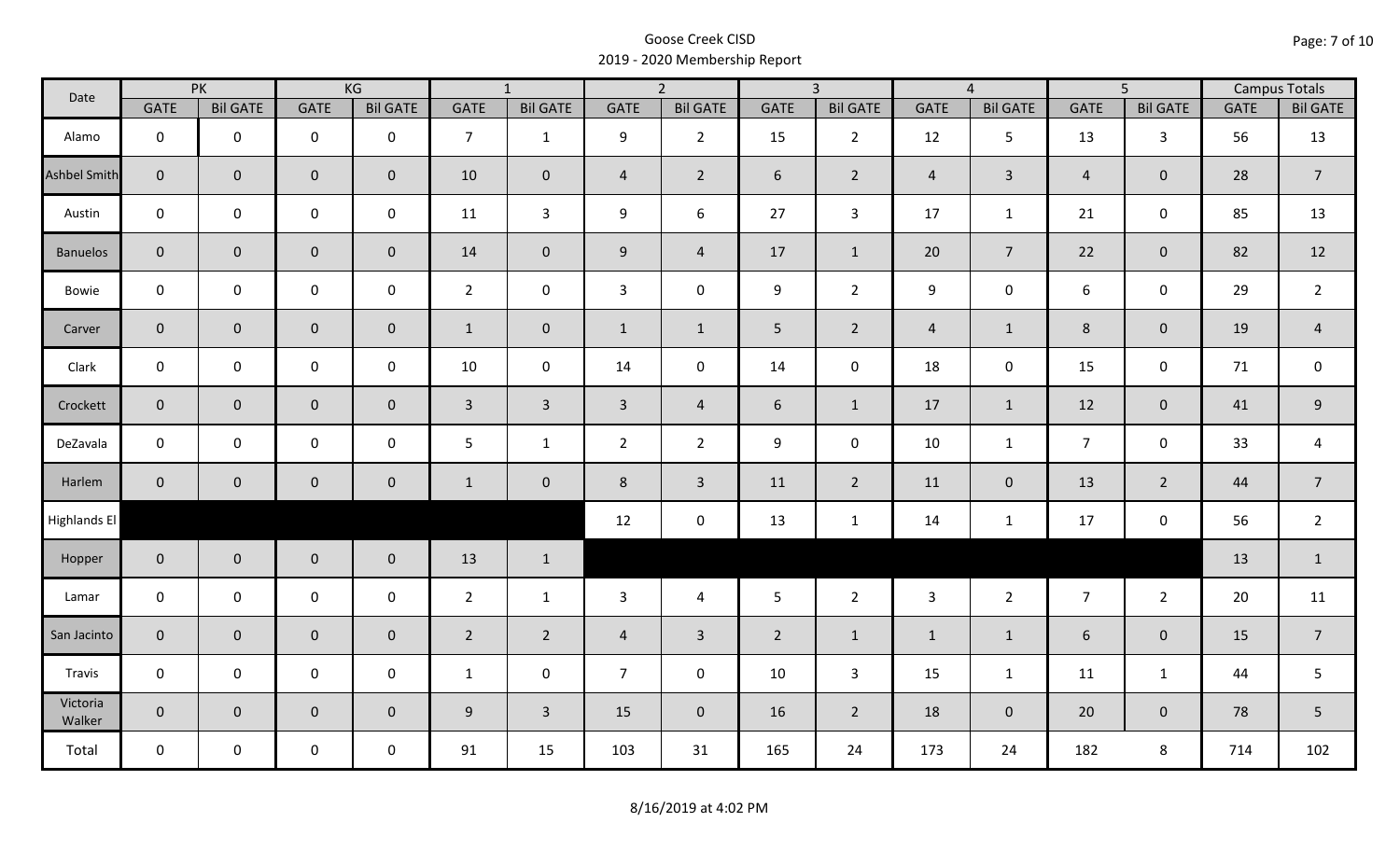|                     | Speech Only<br>Inclusion |                | Resource <21%  | Resource             | Self-Cont      | Self-Cont      | <b>EC SpEd Program</b> | Homebound               |
|---------------------|--------------------------|----------------|----------------|----------------------|----------------|----------------|------------------------|-------------------------|
|                     |                          |                |                | 21-50%               | 50-60%         | $>60\%$        |                        |                         |
|                     | $\mathbf 0$<br>15        | 40<br>11       | 41<br>18       | 42<br>$\overline{2}$ | 43             | 44<br>15       | 45<br>$\overline{0}$   | 1<br>$\overline{0}$     |
| Alamo               |                          |                |                |                      | $\mathbf 0$    |                |                        |                         |
| Ashbel Smith        | 22                       | $\,8\,$        | $\overline{7}$ | $\,8\,$              | $\mathbf 1$    | $10\,$         | 17                     | 0                       |
| Austin              | 25                       | $\overline{7}$ | 27             | $\mathbf 1$          | $\pmb{0}$      | $\,8\,$        | $\pmb{0}$              | $\mathbf 0$             |
| <b>Banuelos</b>     | 31                       | $\overline{3}$ | 26             | 10                   | $\pmb{0}$      | $\overline{2}$ | 8                      | $\mathbf 0$             |
| Bowie               | 22                       | 5              | 29             | 5                    | $\mathbf{1}$   | 15             | $\overline{4}$         | $\mathbf 0$             |
| Carver              | 19                       | $\overline{4}$ | 8              | 11                   | $\overline{2}$ | $\,8\,$        | 8                      | $\mathbf{1}$            |
| Clark               | 24                       | $\overline{7}$ | 19             | 5                    | $\overline{4}$ | 23             | 5                      | $\overline{2}$          |
| Crockett            | 26                       | 12             | 21             | $\overline{3}$       | $\pmb{0}$      | 11             | 5                      | $\mathsf{O}\xspace$     |
| DeZavala            | 26                       | 11             | 12             | 5                    | $\pmb{0}$      | $\mathbf 1$    | $\pmb{0}$              | $\pmb{0}$               |
| Harlem              | 19                       | 5              | 29             | $\mathbf 1$          | $\mathbf{1}$   | 12             | 5                      | 0                       |
| <b>Highlands El</b> | 20                       | 19             | 20             | 12                   | $\pmb{0}$      | 10             | $\pmb{0}$              | $\overline{0}$          |
| Hopper              | 22                       | $\overline{4}$ | $\overline{3}$ | $\overline{3}$       | $\pmb{0}$      | $\overline{a}$ | 8                      | 0                       |
| Lamar               | 12                       | $\overline{4}$ | 18             | $\sqrt{4}$           | $\overline{2}$ | $\overline{9}$ | $\pmb{0}$              | $\mathbf 0$             |
| San Jacinto         | 13                       | $\overline{2}$ | 23             | $\mathbf{1}$         | $\pmb{0}$      | $\pmb{0}$      | $\pmb{0}$              | 0                       |
| Travis              | 24                       | $\overline{4}$ | 21             | $6\,$                | $\pmb{0}$      | $\overline{4}$ | $\mathbf{1}$           | $\mathbf 0$             |
| Victoria Walker     | 60                       | $\overline{7}$ | 12             | $\boldsymbol{6}$     | $\mathbf 1$    | 25             | $\pmb{0}$              | 0                       |
| <b>BJS</b>          | $\overline{3}$           | 51             | 20             | 24                   | 17             | $\overline{4}$ | $\mathbf 0$            | $\mathbf{1}$            |
| CBJ                 | 9                        | 51             | 22             | 16                   | 17             | 23             | $\pmb{0}$              | $\mathbf 0$             |
| GJS                 | 5                        | 42             | 16             | 18                   | 19             | 21             | $\pmb{0}$              | $\mathbf{1}$            |
| HMJ                 | $\overline{4}$           | 49             | $9\,$          | 33                   | 20             | 13             | $\mathbf 0$            | 0                       |
| <b>HJS</b>          | $\mathbf{1}$             | 43             | $\overline{9}$ | 18                   | 18             | 23             | $\pmb{0}$              | $\mathbf{1}$            |
| <b>REL</b>          | $\mathbf{1}$             | 97             | 40             | 50                   | $\overline{7}$ | 48             | $\pmb{0}$              | $\mathbf{1}$            |
| <b>RSS</b>          | 5                        | 84             | 33             | 39                   | $\overline{7}$ | 35             | $\pmb{0}$              | $\mathbf{1}$            |
| <b>GCM</b>          | $\mathsf 0$              | 135            | 22             | 49                   | 6              | 22             | $\pmb{0}$              | $\mathbf{1}$            |
| Impact              | $1\,$                    | $\overline{3}$ | $1\,$          | $\mathbf 0$          | $\pmb{0}$      | $\pmb{0}$      | $\pmb{0}$              | $\overline{0}$          |
| <b>Stuart CTHS</b>  | $\mathsf 0$              | 29             | $\pmb{0}$      | $\pmb{0}$            | $\pmb{0}$      | $\pmb{0}$      | $\pmb{0}$              | 0                       |
| PHC                 | $\mathbf 0$              | 10             | $\mathbf{1}$   | $\mathbf 0$          | $\mathbf 0$    | $\mathbf 0$    | $\mathbf 0$            | $\mathbf 0$             |
| Point               | $\mathbf 0$              | $\pmb{0}$      | $\mathbf 0$    | $\pmb{0}$            | $\pmb{0}$      | $\mathbf 0$    | $\pmb{0}$              | $\mathbf 0$             |
| Elementary          | 380                      | 113            | 293            | 83                   | 12             | 157            | 61                     | $\overline{\mathbf{3}}$ |
| Secondary           | 29                       | 594            | 173            | 247                  | 111            | 189            | $\pmb{0}$              | 6                       |
| <b>District</b>     | 409                      | 707            | 466            | 330                  | 123            | 346            | 61                     | 9                       |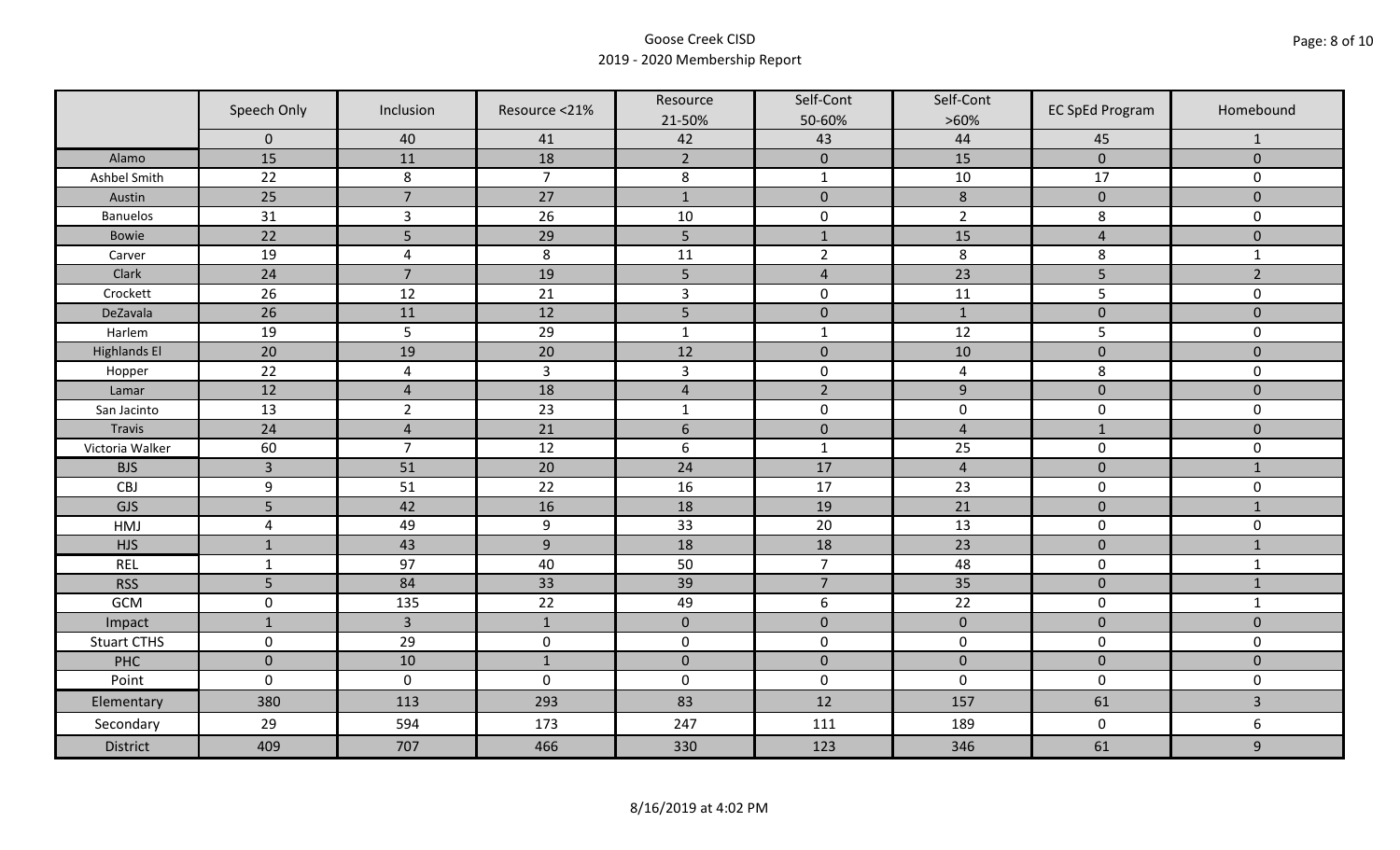|                     | At-Risk | SpEd           | GT             | LEP            | Migrant         | Econ Dis       | Dyslexia         | 504            |
|---------------------|---------|----------------|----------------|----------------|-----------------|----------------|------------------|----------------|
| Alamo               | 410     | 62             | 69             | 209            | $\overline{2}$  | 230            | 19               | 34             |
| Ashbel Smith        | 407     | 73             | 35             | 240            | 5 <sup>1</sup>  | 219            | 11               | 19             |
| Austin              | 366     | 68             | 98             | 228            | 8               | 185            | 18               | 46             |
| <b>Banuelos</b>     | 403     | 80             | 94             | 174            | $\overline{2}$  | 281            | 13               | 42             |
| Bowie               | 371     | 87             | 31             | 164            | $\overline{4}$  | 265            | 17               | 41             |
| Carver              | 390     | 62             | 23             | 186            | $\overline{7}$  | 218            | 11               | 28             |
| Clark               | 212     | 91             | 71             | 36             | $\mathbf{1}$    | 191            | 26               | 50             |
| Crockett            | 366     | 79             | 50             | 180            | $\overline{7}$  | 186            | 23               | 44             |
| DeZavala            | 351     | 57             | 37             | 140            | $\overline{2}$  | 217            | 13               | 38             |
| Harlem              | 374     | 72             | 51             | 181            | 5 <sub>1</sub>  | 223            | 14               | 32             |
| <b>Highlands El</b> | 401     | 81             | 58             | 192            | $\mathbf 0$     | 184            | 37               | 96             |
| Hopper              | 195     | 44             | 14             | 104            | $\overline{2}$  | 241            | $2^{\circ}$      | 12             |
| Lamar               | 342     | 49             | 31             | 192            | 5               | 231            | 29               | 42             |
| San Jacinto         | 282     | 39             | 22             | 165            | $\mathbf 0$     | 123            | 17               | 29             |
| Travis              | 411     | 60             | 49             | 157            | $\mathbf{1}$    | 297            | 27               | 48             |
| Victoria Walker     | 335     | 112            | 83             | 165            | $\overline{4}$  | 211            | 24               | 41             |
| <b>BJS</b>          | 483     | 123            | 69             | 152            | $\overline{7}$  | 205            | 58               | 98             |
| CBJ                 | 546     | 141            | 108            | 149            | 8               | 212            | 52               | 121            |
| GJS                 | 434     | 124            | 147            | 95             | 10              | 240            | 69               | 129            |
| HMJ                 | 568     | 131            | 64             | 204            | 10              | 215            | 62               | 94             |
| <b>HJS</b>          | 538     | 114            | 135            | 140            | $5\overline{)}$ | 235            | 53               | 120            |
| <b>REL</b>          | 818     | 255            | 94             | 220            | 13              | 489            | 92               | 157            |
| <b>RSS</b>          | 916     | 210            | 209            | 186            | 12              | 421            | 106              | 223            |
| <b>GCM</b>          | 1039    | 244            | 181            | 168            | 11              | 451            | 94               | 195            |
| Impact              | 106     | 5              | 77             | 7 <sup>7</sup> | $\mathbf{3}$    | 69             | 8                | 22             |
| <b>Stuart CTHS</b>  | 135     | 29             | 11             | 27             | $\overline{2}$  | 65             | 24               | 38             |
| PHC                 | 89      | 11             | $\overline{4}$ | 11             | $\mathbf{3}$    | 24             | $\boldsymbol{6}$ | 16             |
| Point               | 24      | $\overline{3}$ | $\mathbf 0$    | $\overline{4}$ | $\mathbf 0$     | $\overline{7}$ | $\mathbf{1}$     | $\overline{3}$ |
| Elementary          | 5616    | 1116           | 816            | 2713           | 55              | 3502           | 301              | 642            |
| Secondary           | 5696    | 1390           | 1099           | 1363           | 84              | 2633           | 625              | 1216           |
| District            | 11312   | 2506           | 1915           | 4076           | 139             | 6135           | 926              | 1858           |